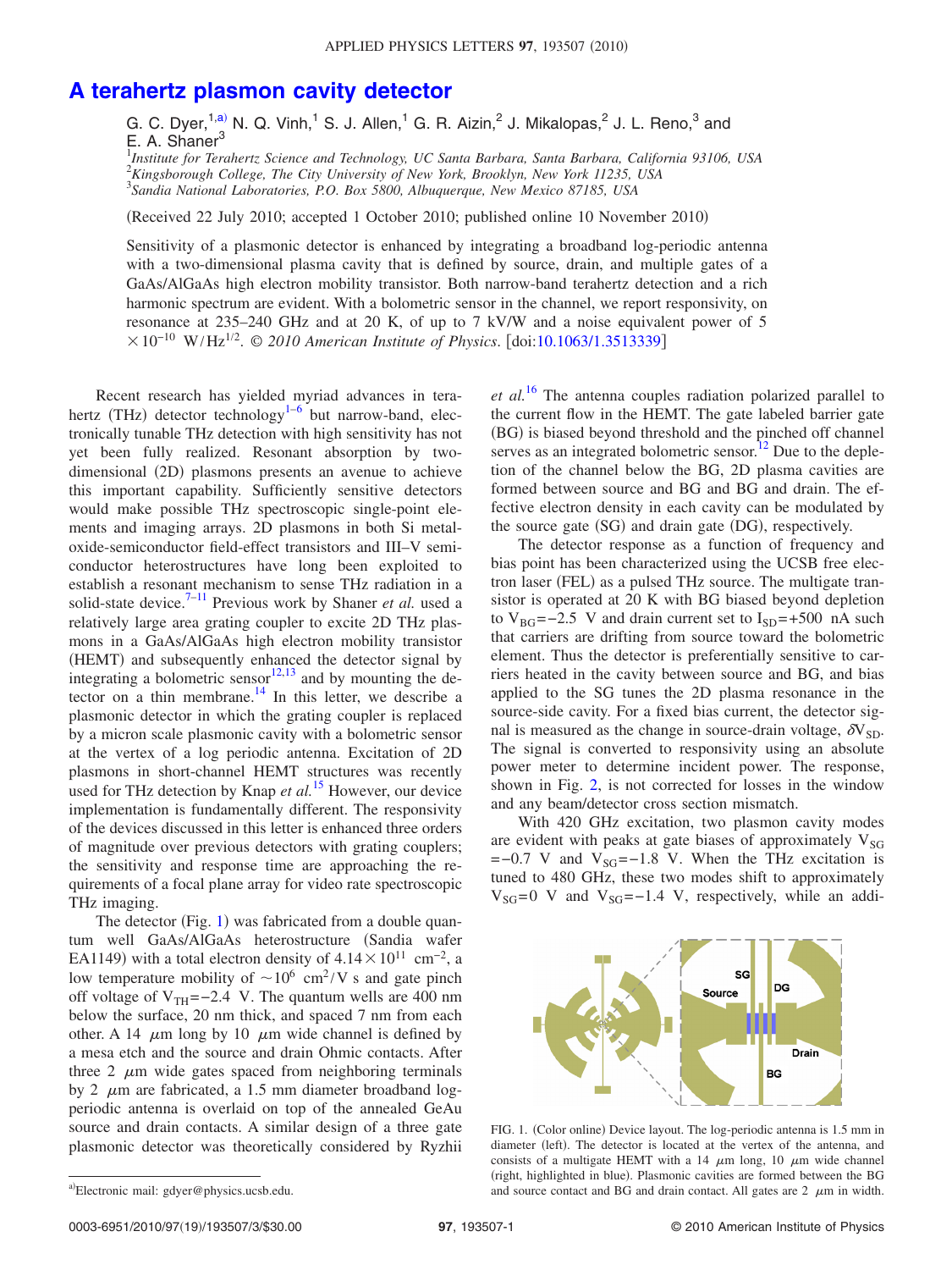<span id="page-1-0"></span>

FIG. 2. (Color online) (a) Detector signal with incident radiation tuned to 420 GHz (squares), 480 GHz (circles). Higher order plasmon modes are evident as the source gate voltage is tuned. The detector is operated at T  $= 20$  K,  $I_{SD} = 500$  nA, and  $V_{BG} =$ −2.5 V. (b) Four experimentally measured plasmon modes (squares, circles, upward triangles and downward triangles) are plotted as a function of  $\tilde{n}/n_0$  with the first seven theoretically calculated modes (lines).

tional mode appears at  $V_{SG}$ =−1.9 V. Mappin[g of p](#page-1-0)lasmon modes measured from  $180$  to  $600$  GHz in Fig.  $2(b)$  demonstrates that the modes shown in Fig.  $2(a)$  $2(a)$  correspond to the second, third, and fourth excited modes. These plasma resonances are similar to those observed by Kang *et al.* in the 1–10 GHz range for HEMTs with wider gates at commensurate carrier densities that consequently result in sub-THz resonant frequencies. $17,18$  $17,18$  The fundamental mode is at approximately 240 GHz with  $V_{SG}=0$  V. Plasmonic modes are plotted as a function of  $\tilde{n}/n_0$  where  $\tilde{n}$  is the equilibrium 2D electron gas  $(2DEG)$  density under the SG and  $n_0$  is the ungated 2DEG density. The 2DEG density below the SG is calculated assuming a capacitive coupling between gate and channel where  $\tilde{n} = n_0(V_{TH} - V_{SG})/V_{TH}$ .

<span id="page-1-1"></span>To describe the cavity plasma oscillations in the partially gated cavity formed between the source contact and the BG we use the hydrodynamic model of a 2DEG which includes the Euler and continuity equations together with the Poisson equation for self-consistent electric potential  $\phi$  in the plasma wave, <sup>[19](#page-2-11)</sup>

<span id="page-1-2"></span>
$$
\frac{\partial \delta v}{\partial t} + \delta v \frac{\partial v}{\partial x} = \frac{e}{m^*} \frac{\partial \phi}{\partial x} \quad \text{and} \quad \frac{\partial n}{\partial t} + \frac{\partial (n \delta v)}{\partial x} = 0,\tag{1}
$$

$$
\nabla_{x,z}^2 \phi = \frac{e \,\delta n}{\varepsilon \,\varepsilon_0} \,\delta(z). \tag{2}
$$

Here,  $\delta n(x)$  and  $\delta v(x)$  are fluctuations of the electron density and average velocity;  $n = n_{eq} + \delta n$ , where  $n_{eq}$  is an equilibrium 2DEG density (different in gated and ungated regions), and *x* and *z* axes are chosen in the source-drain direction and perpendicular to the 2D channel plane, respectively. At a given frequency  $\omega$ , linearized solutions of Eqs. ([1](#page-1-1)) and ([2](#page-1-2)) can be found for both gated and ungated regions of the cavity. In these calculations we neglect damping of the electron density fluctuations due to scattering and also screening of the plasma oscillations in the gated regions because the 2DEG is sufficiently distant from the gate metallization. This latter approximation is more accurate for higher order modes. To find the plasmon dispersion law and distribution of electron density in the cavity plasma wave we used boundary conditions  $\delta n(0) = 0$  and  $\delta v(L) = 0$ , where *L* is the distance between the source and the BG. These boundary conditions correspond to the zero density fluctuation at the grounded Ohmic source contact and zero drift current density at the BG where the channel is completely depleted.<sup>20–[22](#page-2-13)</sup> Spatial distribution of the electric potential in the plasma wave in the narrow region near the boundary between the gated and ungated parts of the cavity has a complicated structure due to different equilibrium 2D electron density on the opposite sides of the boundary. Instead of calculating the details of the electric potential distribution in this region we have invoked *ad-hoc* hydrodynamic boundary conditions and assumed the continuity of  $\delta n(x)$  and plasma current density  $e n_{eq} \delta v(x)$  at this boundary. The seven lowest plasma frequencies found within this model are plotted in Fig.  $2(b)$  $2(b)$  together with the experimental data as a function of  $\tilde{n}/n_0$ . Results in Fig. [2](#page-1-0)(b) were found for  $L=6$   $\mu$ m and  $n_0=4.2\times10^{11}$  cm<sup>-2</sup>. With no electron density modulation, i.e.,  $V_{SG}=0$  ( $\tilde{n}=n_0$ ), 2D plasma resonances occur at the following:

$$
\omega_m = \sqrt{\frac{\pi e^2 n_0 (2m - 1)}{4m^* \varepsilon \varepsilon_0 L}} \quad m = 1, 2, \dots,
$$
\n(3)

<span id="page-1-3"></span>and coincide with the plasma frequencies found in Ref. [20.](#page-2-12) In the strong modulation limit,  $\tilde{n}/n_0 \ll 1$ , plasma frequencies approach the value of,

$$
\omega_m = \sqrt{\frac{3\pi e^2 \tilde{n}m}{2m^* \epsilon \epsilon_0 L}} \quad m = 1, 2, \dots \tag{4}
$$

By examining the spatial distribution,  $\delta n(x)$ , we determine that the frequencies in Eq.  $(4)$  $(4)$  $(4)$  describe plasmon modes localized under the SG. There is excellent agreement between the fundamental mode in both experiment and model calculations. However, fewer higher order modes are seen experimentally than theoretically. We hypothesize that the coupling to certain modes is too weak to be seen in the pulsed source experiments.

Optimized detector sensitivity has been characterized using a continuous wave (CW) submillimeter source based on a series of Schottky multipliers designed by Virginia Diodes Inc.. The detector is biased utilizing the same scheme as in the pulsed experiments with FEL but the signal is measured using standard lock-in techniques by chopping the CW source. A second sample with identical design and operation was used for the CW characterization. Figure  $3(a)$  $3(a)$  illustrates the square law response of the detector over three orders of magnitude of incident power with 270 GHz excitation and 200 Hz modulation at  $T=20$  K,  $I_{SD}=200$  nA, and  $V_{BG}=-2.55$  V. To within experimental error the response is a linear function of incident power. Under the same conditions the modulation frequency may be swept as shown in the inset of Fig.  $3(a)$  $3(a)$ . The signal roll off at high modulation frequency is determined by the detector time constant. A detector time constant of 1.7 ms, corresponding to a cutoff frequency of 600 Hz, is consistent with time constant measurements from pulsed experiments and is in fact an "RC"